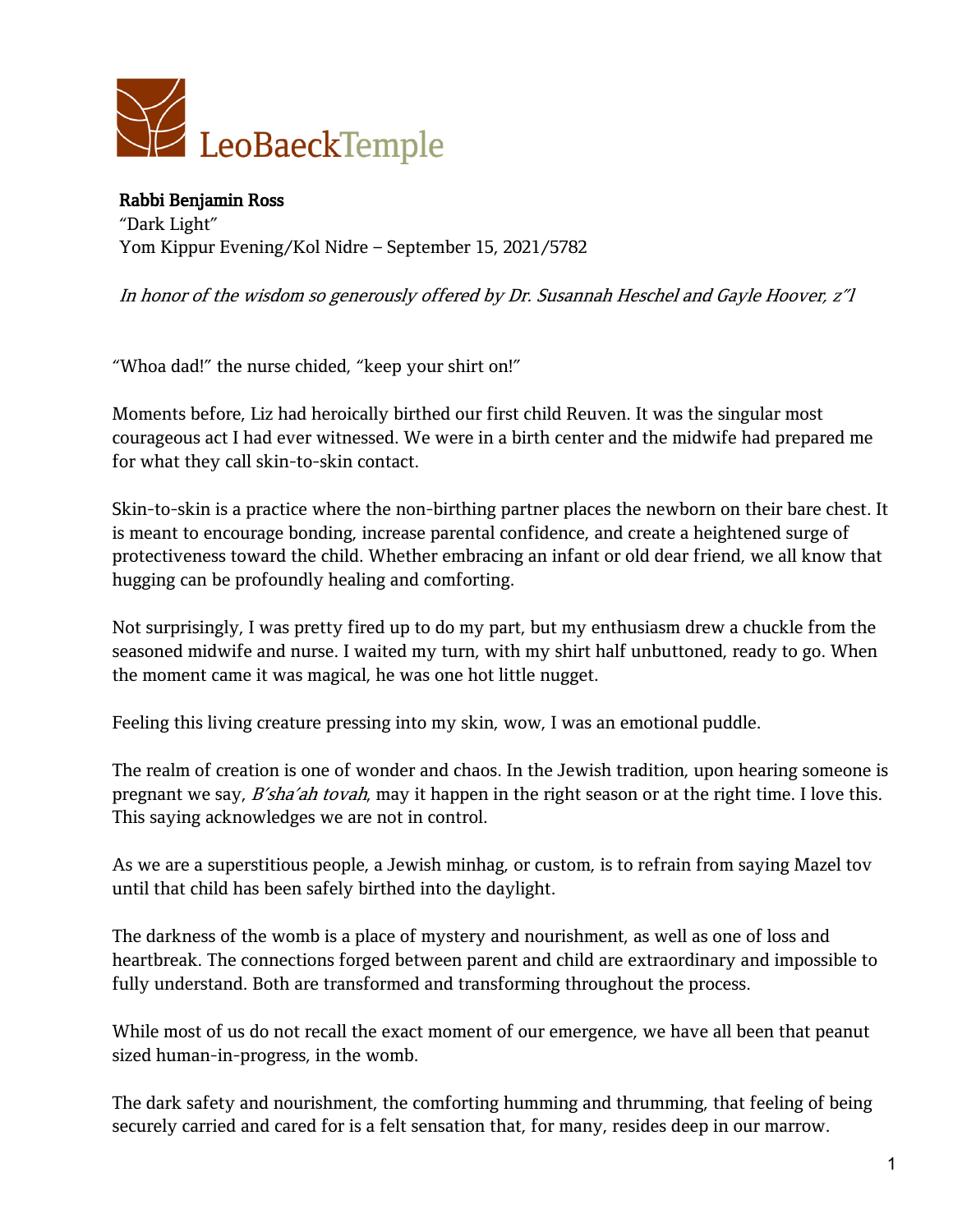This is a darkness of love, protection, creation, hope and potential even as it holds out the possibility for peril and sorrow.

At times, the events of the past 18 months, cocooned in the horrors and infuriation of Covid, have made me want to crawl back into the safety of the womb.

On Yom Kippur, considered a ritual rehearsal for our own death, and in the face of so much death and personal loss due to Covid, perhaps now is the moment to relive the moments before our collective birth? To experience anew, moments of disconnect, so we might feel its opposite, a moment of deep connection.

One morning I was out walking when Lois called me to say Rick was dying. She awoke with a startle, pulled out of her slumber by a divine call to go to her beloved's bedside.

This was the day Rick was going to die, she felt it in her bones. She called Rabbi Chasen who sang a prayer from his phone, and this seemed to ease and soothe Rick's agitated spirit.

While it had been 18 months after Rick's diagnosis of MDS, a rare blood cancer, the last few months during the height of Covid were especially heartbreaking, negotiating visits and isolation. Doctor's offices and hospitals became hazard zones instead of places of healing.

I desperately wanted to be by Rick's side, hold his hand, kiss him on his keppe, hug Lois and honestly, to be hugged by Lois, as Rick, in his playful curmudgeonly way, had become dear to me over the past number of years.

Instead, worried I'd be a source of Covid transmission, I pastored by phone from a broken sidewalk on Kelton Avenue, as a gardener blew leaves down the road.

Lois asked me to say the Vidui, the final confession before death. *Shema Yisrael, Adonai Eloheinu*, Adonai Echad.

These ancient words, spoken millions of times over thousands of years, drifted across time and space to arrive at Rick's bedside, to hold and affirm him, to tether him to his ancestors.

Later, Lois shared that as the Shema was said, after the final words of confession were spoken on his behalf, his body softened, his breathing slowed, he had been blessed.

Rick had accomplished everything he needed to do and the natural resistance to let go was calmly released.

Rick was in the darkness of his final days. Lois, courageous and determined, entered that darkness with Rick, to shepherd him on this final stage of his journey.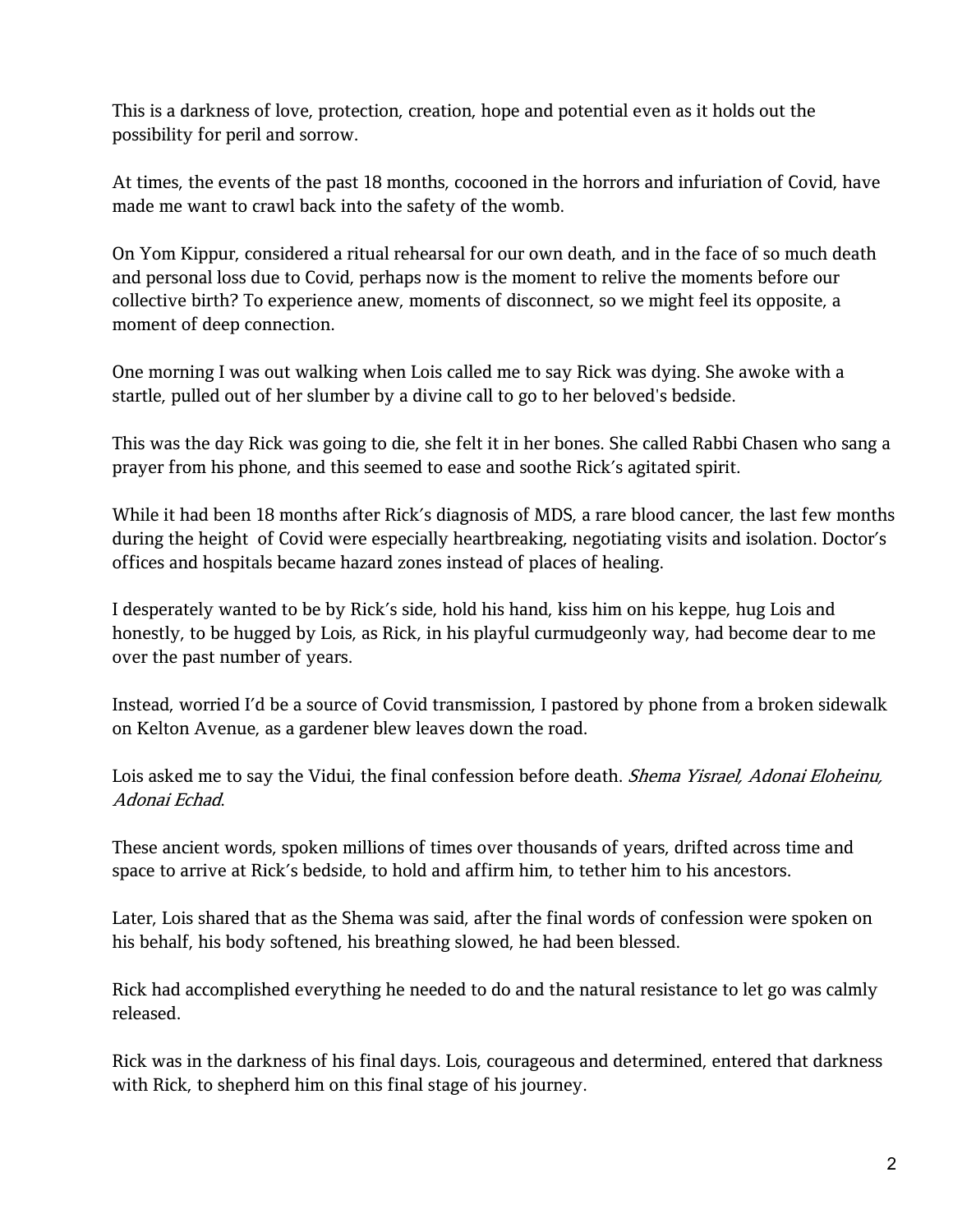Today, we conclude the ten days of repentence and reflection bridging Rosh Hashanah and Yom Kippur, urging us into the darknesses, the nooks and crannies of the year past.

Extending that timeline a bit further, these past 18 months have felt part of a whole, an expedition none of us wanted to go on, with multiple journey's embedded within it, one more tumultuous than the next.

We witnessed the heartwrenching murder of George Floyd, watching the very breath being violently squeezed out of him. Floyd's eyes went dark, and a brilliant fury was ignited- the movement to address 400 years of one of our nation's greatest sins and deepest wounds in many ways rebirthed.

With the earth simultaneously ablaze and flooding, we are all living with the chronic fear of environmental doom. The American Psychological Association created an apt term for this, ecological anxiety. Our youngest and brightest, question if it is responsible and viable to bring more kids into this world.

And then, we endured the tumult and toxicity of the 2020 election, and the dangerous and ongoing assault on its legitimacy. Its hallmark was January 6th, the insurrection and storming of the Capital, an attack on our greatest symbol of democracy.

Each event - the pandemic, the murder of George Floyd, the environment in crisis, the election, the insurrection, are like waves cresting and then crashing upon us, hurling us like a dingy in a tsunami of grief.

There is too much for our brains to process and our hearts to hold. We are desperately being tossed between the pain in front of us, and in us, and existential threats whirling around us, and the back again - a nonlinear traumapalooza.

During the recent Congressional investigation into January 6th, Sergeant Aquilino Gonnell, of the Capitol police testified,

"I was particularly shocked at the scene, the insurrectionists violently attacked us with the very American flag that they claimed to serve to protect...The rioters were vicious and relentless. We found ourselves in a violent battle, desperate to attempt to prevent a breach of the Capitol …

What we were subjected to that day was like something from a Medieval battle. We fought hand to hand, inch by inch to prevent an invasion of the Capitol by a violent mob intent on subverting our democratic process …

After order had finally been restored at the Capitol and many hours (passed), I arrived at home at nearly 4:00 AM on January 7th. I had to push my wife away from me because she wanted to hug me. I told her no because of all the chemicals my uniform had on."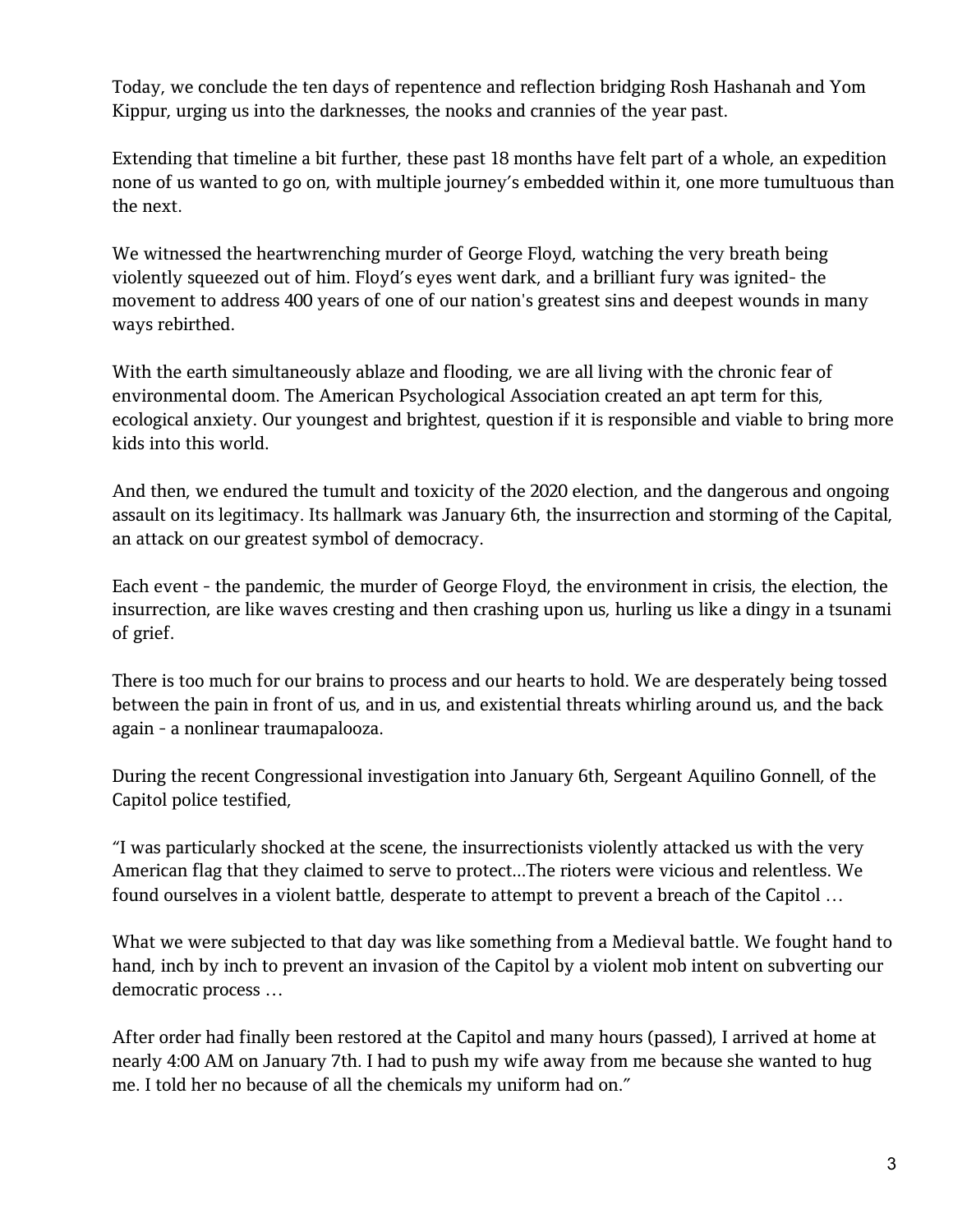After pausing to wipe tears from his eyes Sergeant Gonnell continued, "I couldn't sleep because the chemical reactivated after I took a shower and my skin was burning. I finally fell asleep two hours later, completely physically and mentally exhausted, yet by eight o'clock AM, I was already on my way back to the Capitol. And I continued to work for 15 consecutive days until after the inauguration.

I made sure to work despite my injuries, because I wanted to continue doing my job and help secure the Capitol complex. More than six months later, I'm still trying to recover from my injuries."

Two verses from the Book of Psalms 69 speak to the felt sensation of Sergeant Gonnell's physical description: Tivati bivain mitzulah, <sup>v</sup>'ain ma'amad. I have sunk into a deep mire - there is no standing up; I have come into the deepest depths-The current has carried me away. (Psalm 69:3) Don't let the deeps drown me-Don't let the cavern close her mouth over me! (Psalm 69:16)

There are so many heroes who courageously stepped forward over the past year. Heroes like Sergeant Gonnell, heroes like health care workers giving dignity to the sick and dying, heroes like those raising their voices after the murder of George Floyd. They call us toward our better angels. And maybe there are ways each of us acted heroically. Showing up for others, in ways that stretched us, and maybe even surprised ourselves.

While I watched January 6th from the comfort and safety of my home, that assault, the physical violence and rage absorbed that day, was, upon reflection, like the psychological assault many have felt over the past five years. It was the physical manifestation of the psychological threat triggered by Neo-nazis and White supremacy groups in Charlottesville and the slaughter of Jews at the Tree of Life synagogue in Pittsburgh.

While few of us faced such harrowing and violent encounters, each of us, in our own way has faced loss, some more dramatic and jarring, physically, financially and certainly emotionally. Each of these assaults has felt deeply personal.

Like Sergeant Gonnell there is a residue from this past year that seems to cling to our body, a noxious film coating our spirit, that we so desperately seek to rinse off.

How do we recover from our spiritual, emotional and historic injuries and traumas from the past year? How do we reach out and take hold of one another so we are not alone in the dark spaces?

Resmaa Menakem in his book, My Grandmother's Hands: Racialized Trauma and the Pathway to Mending Our Hearts and Bodies, wrote, "In today's America, we tend to think of healing as something binary: either we're broken or we're healed from that brokenness. But that's not how healing operates, and it's almost never how human growth works. More often, healing and growth take place on a continuum, with innumerable points between utter brokenness and total health."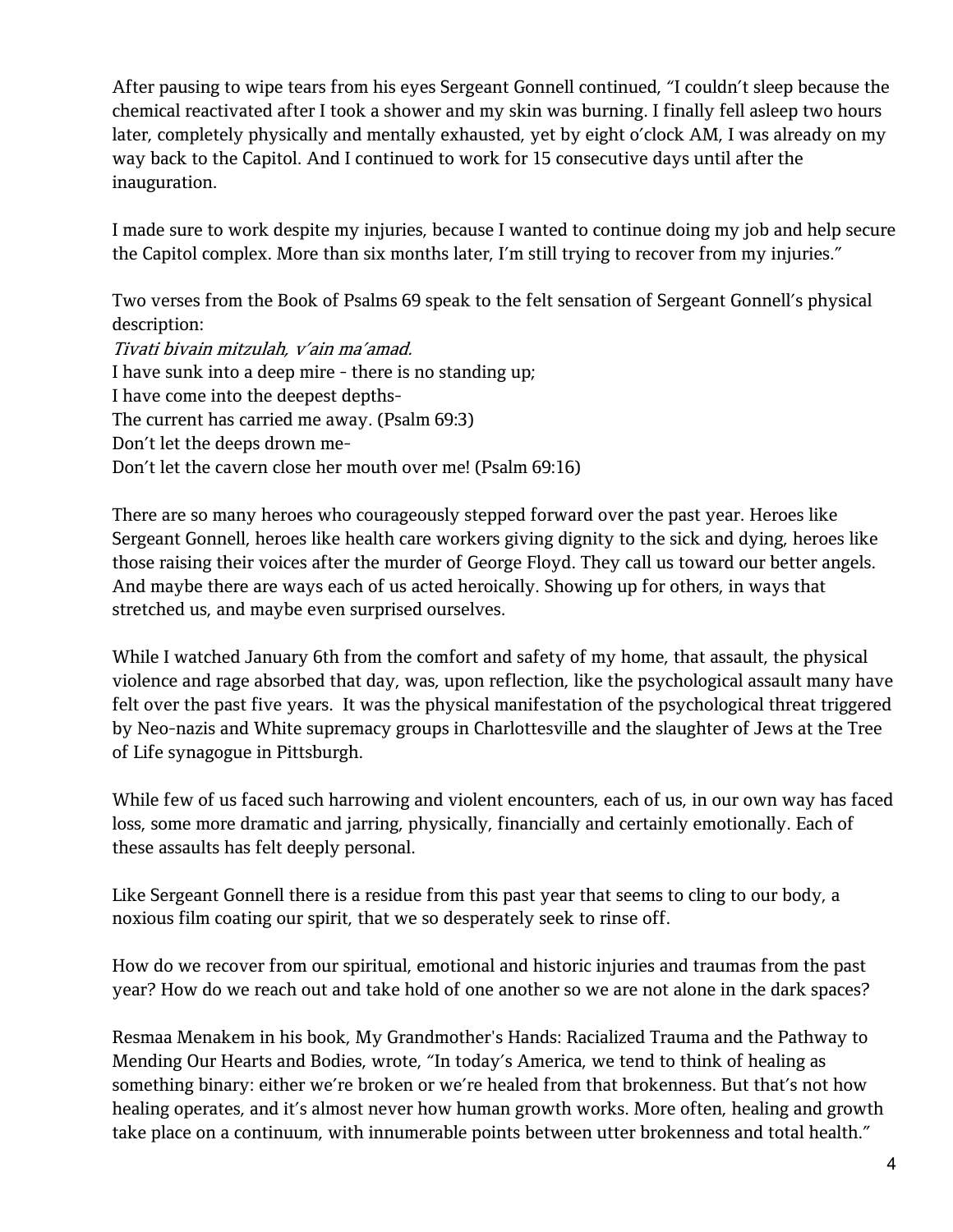Menakem continued, "Years as a healer and trauma therapist have taught me that trauma isn't destiny. The body, not the thinking brain, is where we experience most of our pain, pleasure, and joy, and where we process most of what happens to us. It is also where we do most of our healing, including our emotional and psychological healing. And, it is where we experience resilience..."

In one of the mystical strains of Judaism the Lurianic conception of creation emerged in the 16th Century. In this framework, in order for the world to be created, the infinite God contracted in a process called tzimtzum, to create space for the finite world.

In this divine absence, in a place of absolute darkness, light burst forth and life blossomed.

The 18th Century Hasidic master Rabbi Nachman of Bratzlav hits pause on this creation narrative and rewinds to that moment of divine absence. He calls on us to delve into the darkness as a profoundly resonant human experience. In Hebrew, this divine void, is called the hallal hapanui.

No matter our relationship with or belief in the divine, we all know that feeling of being deeply alone. Some might use language of hopelessness, lost in the depth of mourning for a beloved, feeling unloved, maybe even an intimate sense of abandonment.

It is, in that moment of suffering, that sense of helplessly falling into an emptiness, that is the hallal hapanui.

What happens when we are in this hallal hapanui, this place where we feel, in the words of scholar Shaul Magid, the "presence of God's absence?"

Rabbi Nachman urges the confrontation with our pain through the music of our soul, in the form of a wordless melody, or a wordless scream, a soul cry of sorts. He coaxes and coaches us to release the pain through engagement.

When we are in the darkness of the hallal hapanui, our cry is a creational act. It is not a war cry or cry of defeat.

It is a howl of acceptance, of seeing the truth of pain, and harnessing our internal holiness to overcome, to move out of the darkness, carrying forward the hard-earned wisdom we have gleaned. And with it, a new consciousness is birthed.

Nachman presents the framework of divine absence only to knock it down, and to say God is everywhere. It is only by confronting the darkness and the absence that we can feel its counterpoint -- light and presence.

This is an essential part of the human experience, the ongoing and unfolding process of not knowing,

of light and dark moments, of feeling God's absence and God's presence.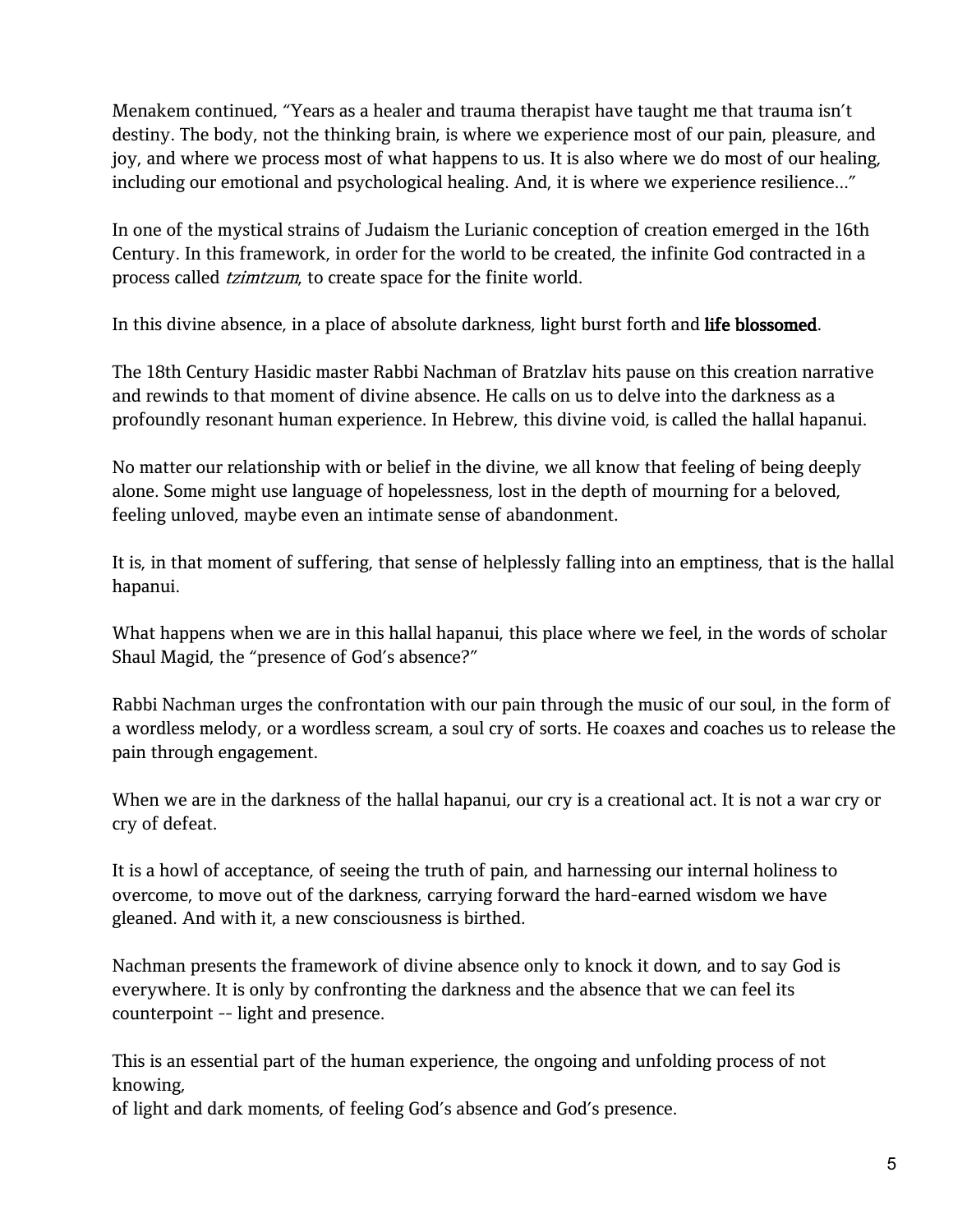How do we move in and out of the Hallal hapanui?

In my experience, one way is when a dear friend descends into that darkness to be with us. It is not a space of words, or fixing, it is about lowering ourselves for the sake of rising, even as we risk the darkness as well.

In our own community, over this past year, this immersion to be with another looked like: A beloved friend showing up to help bathe another in need, an act of deep love.

Or three dear friends, each still grieving the death of their partner, and furious at having to navigate Covid on their own, finding solace and ease in each other's presence and shared experience.

Or when a family drops everything to rally around a child struggling with severe health issues, turning everything upside down to keep the child right side up.

When you allow yourself to see it, to be in the divine absence, to allow its truth to be revealed, something crystallizes, and where once there was only darkness, sparks of light may be revealed.

Kol Nidre, this night is a spiritual wake-up call. It is a time to take stock, to do internal and external teshuva, to return to the person who you aspire to be in the world.

Yom Kippur falls on the day the second set of tablets are received at Mt. Sinai. This second set, the ones Moses must carve by the sweat of his brow alone, having smashed the first ones created by Divine light.

During the next 24 hours each of us is called to carve our own tablets.

What is the darkness you need to be with, the darkness you need to confront? Who needs you to be with them? Can you imagine the sparks of light and holiness?

We are called on this holy day to go into the dark places to witness and accompany, and hopefully rise up with another, as we would want others to do with us.

We do not know the end of this story. We are called to put one foot in front of the other. This is a core Jewish task, to take a leap of faith before we understand, na'aseh v'nishmah. We will do and then we will understand. There is no one right act - but there is a call to action.

As Barbara Brown Taylor wrote in Learning to Walk in the Dark, "I have learned things in the dark that I could never have learned in the light, things that have saved my life over and over again,